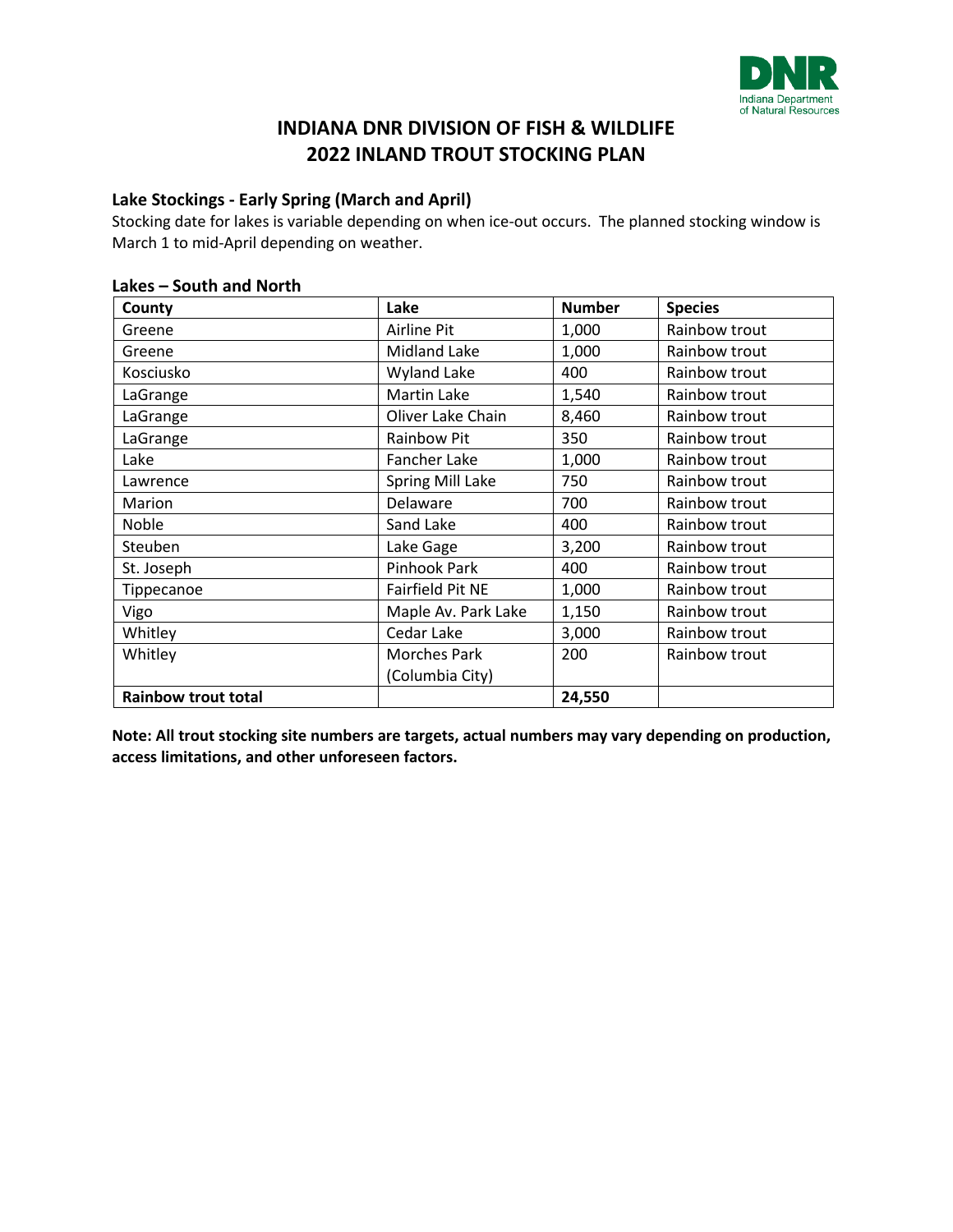

**Stream Stocking - special fishing season regulations apply to trout stocked in streams. Refer to the current fishing guide for specific regulations for trout fishing in streams.** 

**Opening day for trout season is April 30th, 2022.** 

#### **Streams in South**

| County                     | <b>Stream</b>              | <b>Number</b> | <b>Species</b> |
|----------------------------|----------------------------|---------------|----------------|
| Henry                      | <b>Big Blue River</b>      | 1.125         | Rainbow trout  |
| Parke County               | Harden Reservoir tailwater | 750           | Rainbow trout  |
| <b>Rainbow trout total</b> |                            | 1.875         |                |

#### **Streams in North**

| County       | <b>Stream</b>         | <b>Number</b> | <b>Species</b> |
|--------------|-----------------------|---------------|----------------|
| Allen        | Spy Run - Franke Park | 400           | Rainbow trout  |
| Elkhart      | <b>Cobus Creek</b>    | 250           | Rainbow trout  |
| Elkhart      | Solomon Creek         | 1,000         | Rainbow trout  |
| Elkhart      | Little Elkhart River  | 3,000         | Rainbow trout  |
| Elkhart      | Rowe-Eden Ditch       | 150           | Rainbow trout  |
| Fulton       | Mill Creek            | 400           | Rainbow trout  |
| LaGrange     | Little Elkhart River  | 1,000         | Rainbow trout  |
| LaGrange     | Pigeon River          | 6,000         | Rainbow trout  |
| LaGrange     | Rowe-Eden Ditch       | 650           | Rainbow trout  |
| LaGrange     | <b>Turkey Creek</b>   | 600           | Rainbow trout  |
| LaPorte      | Little Kankakee River | 800           | Rainbow trout  |
| LaPorte      | Slocum Ditch          | 400           | Rainbow trout  |
| Porter       | <b>Crooked Creek</b>  | 600           | Rainbow trout  |
| Randolph     | Mississinewa River    | 400           | Rainbow trout  |
| St. Joseph   | Potato Creek          | 800           | Rainbow trout  |
| Steuben      | Pigeon River          | 3,000         | Rainbow trout  |
| Steuben      | <b>Fawn River</b>     | 600           | Rainbow trout  |
| <b>Total</b> |                       | 20,050        |                |

**Note: All trout stocking site numbers are targets, actual numbers may vary depending on production, access limitations, and other unforeseen factors.**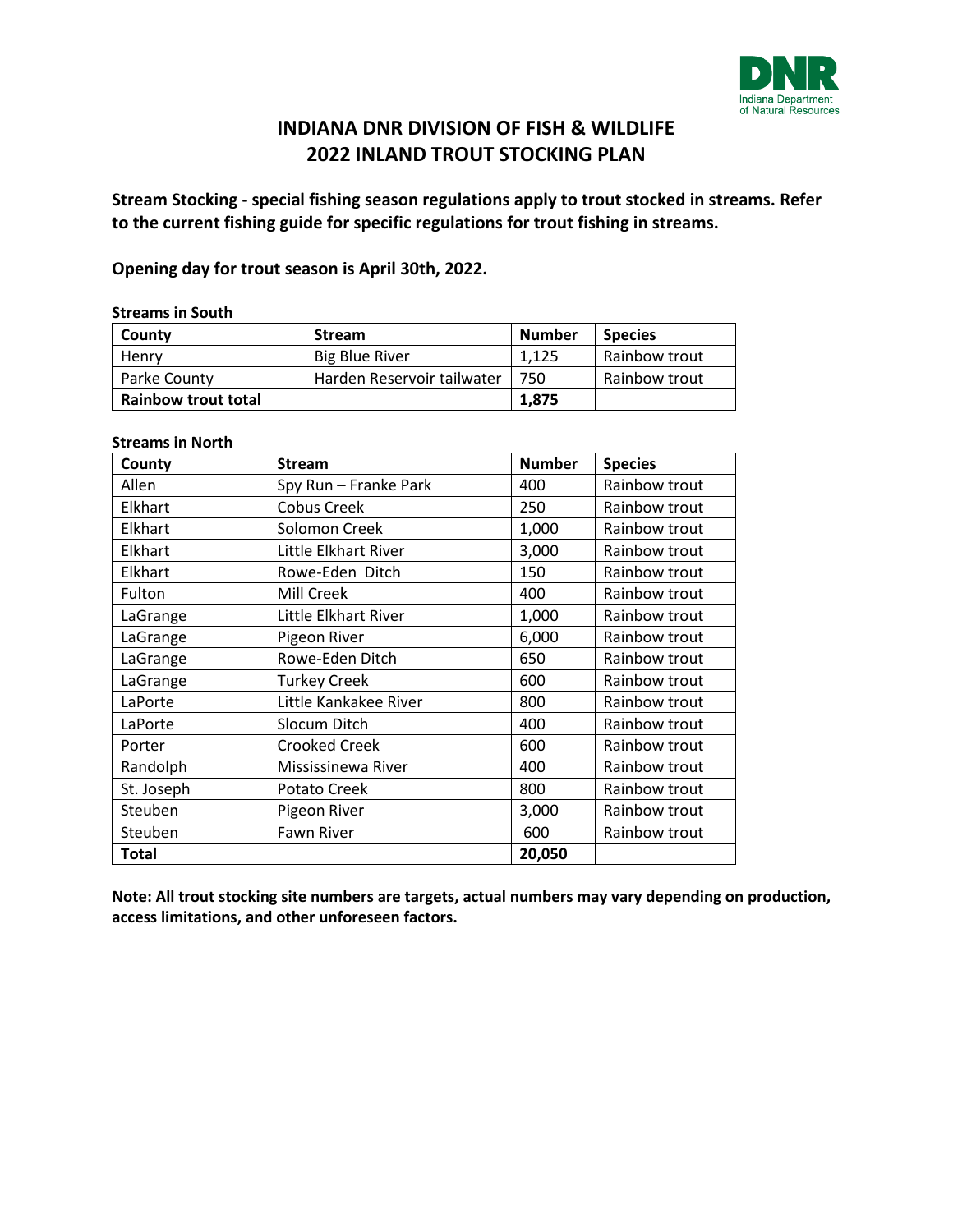

## **May Stockings and Spring Special Events – Streams and Lakes**

| County                                      | <b>Stream</b>       | <b>Location</b>          | <b>Number</b> | <b>Species</b> |
|---------------------------------------------|---------------------|--------------------------|---------------|----------------|
| For second weekend after trout season opens |                     |                          |               |                |
| Steuben                                     | Pigeon River        | CR 175 North             | 250           | Rainbow trout  |
| Steuben                                     | Pigeon River        | <b>CR 1100 West</b>      | 250           | Rainbow trout  |
| LaGrange                                    | <b>Turkey Creek</b> | CR 150 North             | 200           | Rainbow trout  |
| Elkhart                                     | Little Elkhart      | <b>Bonneyville Mill</b>  | 200           | Rainbow trout  |
|                                             | River               |                          |               |                |
| <b>For Memorial Day weekend</b>             |                     |                          |               |                |
| Steuben                                     | Pigeon River        | CR 175 North             | 250           | Rainbow trout  |
| Steuben                                     | Pigeon River        | <b>CR 1100 West</b>      | 250           | Rainbow trout  |
| LaGrange                                    | <b>Turkey Creek</b> | CR 150 North             | 200           | Rainbow trout  |
| Elkhart                                     | Little Elkhart      | <b>Bonneyville Mill</b>  | 250           | Rainbow trout  |
|                                             | River               |                          |               |                |
| LaPorte                                     | Little              | SR <sub>4</sub>          | 100           | Rainbow trout  |
|                                             | Kankakee            |                          |               |                |
|                                             | River               |                          |               |                |
| LaPorte                                     | Little              | CR 100 S                 | 100           | Rainbow trout  |
|                                             | Kankakee            |                          |               |                |
|                                             | River               |                          |               |                |
| LaPorte                                     | Little              | <b>CR 500 E</b>          | 100           | Rainbow trout  |
|                                             | Kankakee            |                          |               |                |
|                                             | River               |                          |               |                |
| LaPorte                                     | Slocum Ditch        | Hunt Park, Wanatah       | 200           | Rainbow trout  |
| St. Joseph                                  | Potato Creek        | <b>Within State Park</b> | 200           | Rainbow trout  |
| St. Joseph                                  | <b>Potato Creek</b> | No. Liberty Town Park    | 200           | Rainbow trout  |
| June 4th                                    |                     |                          |               |                |
| LaGrange                                    | <b>Rainbow Pit</b>  | Pigeon River FWA         | 100           | Rainbow trout  |
| <b>Total</b>                                |                     |                          | 2,850         |                |

**Note: All trout stocking site numbers are targets, actual numbers may vary depending on production, access limitations, and other unforeseen factors.** 

**Second weekend and Memorial Day stockings are included in the opening day stream stockings totals.**